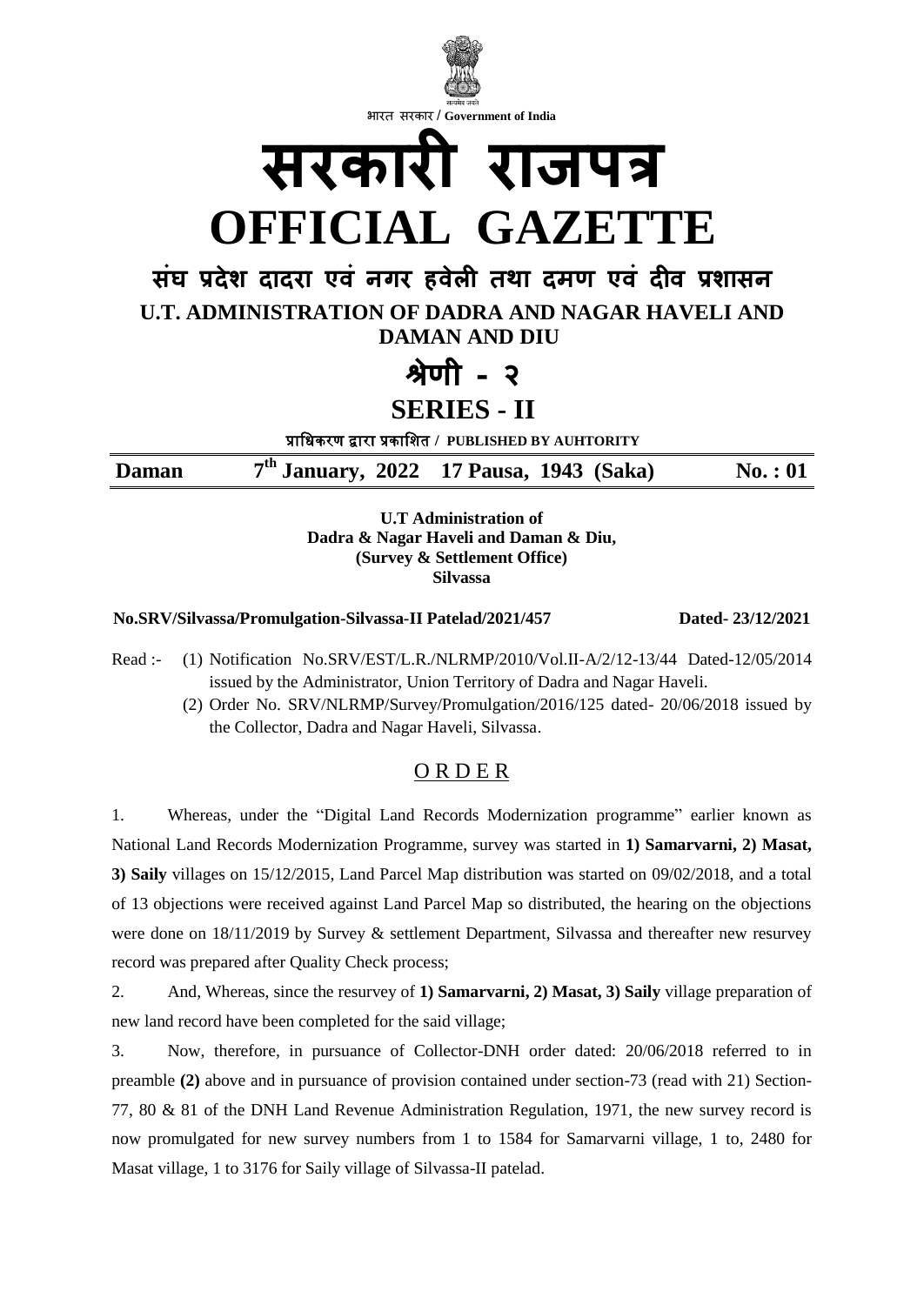4. After Promulgation, the format of the Village Form 7 x 12 will be changed / modified. If any technical / clerical error will be found, same will be treated under Section-240 of the DNH Land Revenue Administration Regulation, 1971 .

5. The un-numbered area ( Road, Kotar ,Gamtal, River etc.) will also be assigned new Survey number and generate New Village Form number 7 x 12.

6. This order shall take immediate effect.

Sd/– **(Charmie Parekh**) Deputy Collector (S) Dadra & Nagar Haveli Silvassa

**\*\*\***

# **U.T. ADMINISTRATION OF DADRA & NAGAR HAVELI AND DAMAN & DIU. OFFICE OF THE COLLECTOR, DHOLAR, MOTI DAMAN**

# **AWARD UNDER SECTION 23 OF THE RIGHT TO FAIR Compensation and Transparency in Land Acquisition Rehabilitation and Resettlement Act, 2013.**

| CASE No.                  | : No.3/86/LND-ACQ/2020-21/5976                                             |
|---------------------------|----------------------------------------------------------------------------|
| NAME OF THE VILLAGE       | : FORT AREA, MOTI DAMAN.                                                   |
| NATURE OF THE ACQUISITION | : PERMANENT                                                                |
| <b>TALUKA</b>             | $:$ DAMAN                                                                  |
| <b>DISTRICT</b>           | : DAMAN                                                                    |
| PURPOSE OF ACQUISITION    | :ACQUISITION OF LAND FOR EXTENSION OF<br>SECRETARIAT BUILDING, MOTI DAMAN. |

#### **INTRODUCTION:**

These proceedings are under provision of Section 23 of the Right to Fair Compensation and Transparency in Land Acquisition, Rehabilitation and Resettlement Act, 2013 for determination of compensation in respect of net area of land proposed to be acquired for the purpose of Extension of Secretariat Building, Moti Daman. The land acquisition proceedings were initiated with the publication of Preliminary Notification under section 11 of the Right to Fair Compensation and Transparency in Land Acquisition, Rehabilitation and Resettlement Act, 2013.

The Executive Engineer, Public Works Department, Daman had submitted a land acquisition proposal for Extension of Secretariat Building, Moti Daman vide diary dated 05/09/2020.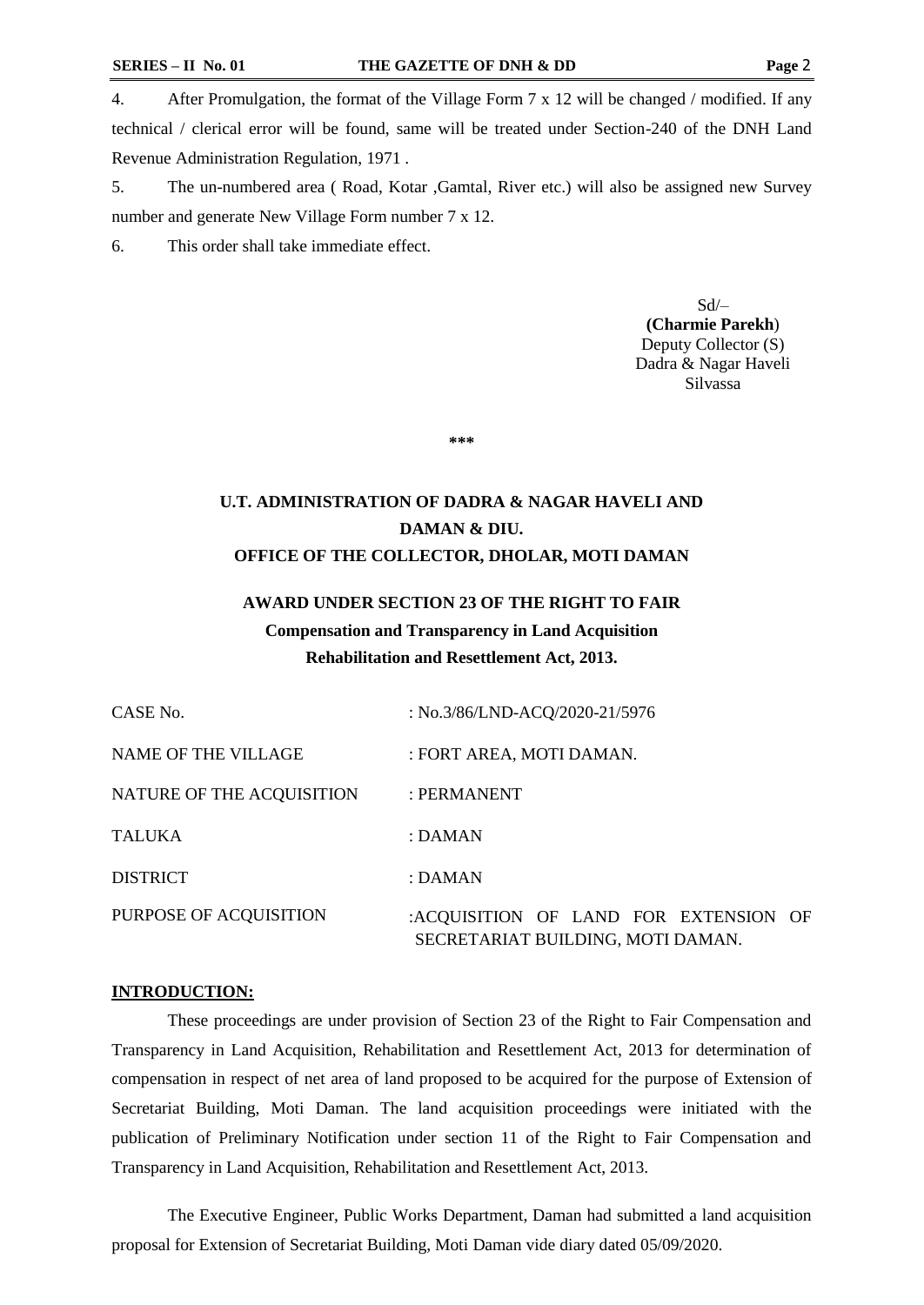#### **NOTIFICATION OF SOCIAL IMPACT ASSESSMENT AND REPORT OF SIA:**

Under section 4 & Sub Section 3 of the Right to Fair Compensation and Transparency in Land Acquisition, Rehabilitation and Resettlement Act, 2013, Notification No.3/86/LND-ACQ/2020- 21/7345 dated 15/09/2020 was published. The Public Hearing conducted on 21/01/2021 at 11:00 AM at Conference Hall, Collectorate, Dholar, SIA report was submitted to the Joint Secretary (Revenue) and copies were circulated to the office of the Collector, Daman and Office of the Chief Executive Officer, District Panchayat, Daman, published and elsewhere for wide publicity and uploaded on website.

# **EVALUATION OF SIA/ SIMP REPORT & REPORT OF THE LAND ACQUISITION COLLECTOR:**

Under Sub-Section (1) of Section 7 of the Act, an expert committee with an independent multidisciplinary Expert Group of members for appraisal of Social Impact Assessment was constituted. The SIA/SIMP Report was evaluated and the recommendations as well as observations were provided. Based on the SIA Report and recommendations of the Expert Committee, a detailed report stating the Public Purpose and the necessity of acquiring the land along with Positive and Negative impacts, dated 29/04/2021, was submitted by the Land Acquisition Collector as per the requirement of Section 8 of the Act.

### **PUBLICATION OF NOTIFICATION AND ISSUE OF NOTICES:**

The Preliminary Notification No. 3/86/LND-ACQ/2020-21/1916 dated 29/04/2021 was notified under section 11 of the Right to Fair Compensation and Transparency in Land Acquisition, Rehabilitation and Resettlement Act, 2013 that the land described in the schedule was needed for the public purpose. Objections to the acquisition were invited from interested persons giving 60 days opportunity from the date of the Publication. A committee was also formed to assess and determine the Market Rate of the land parcels that were going to be acquired.

Under Section 16 of the Act, the Report dated 15/07/2021 of Administrator for Rehabilitation and Resettlement Scheme was submitted to the Commissioner for Rehabilitation and Resettlement stated that affected families may not need relocation and resettlement since they are not being entirely displaced from their residential houses/commercial land. Some recommendations regarding providing repairs and reconstruction permission in a fast-track manner on as-is where-is basis, were accepted by the Competent Authority.

After concluding the personal hearing of all the interested persons as per the requirement of sub section (2) of section 15 of the Act, the proposal Vide Report No. 3/86/LND-ACQ/2020-21/4915 dated 22/09/2021 was submitted by the Land Acquisition Collector to the Government Authority i.e. Administrator of Dadra & Nagar Haveli and Daman & Diu seeking approval to proceed with acquisition process and the same was approved by the Appropriate Government i.e. Administrator of Dadra & Nagar Haveli and Daman & Diu.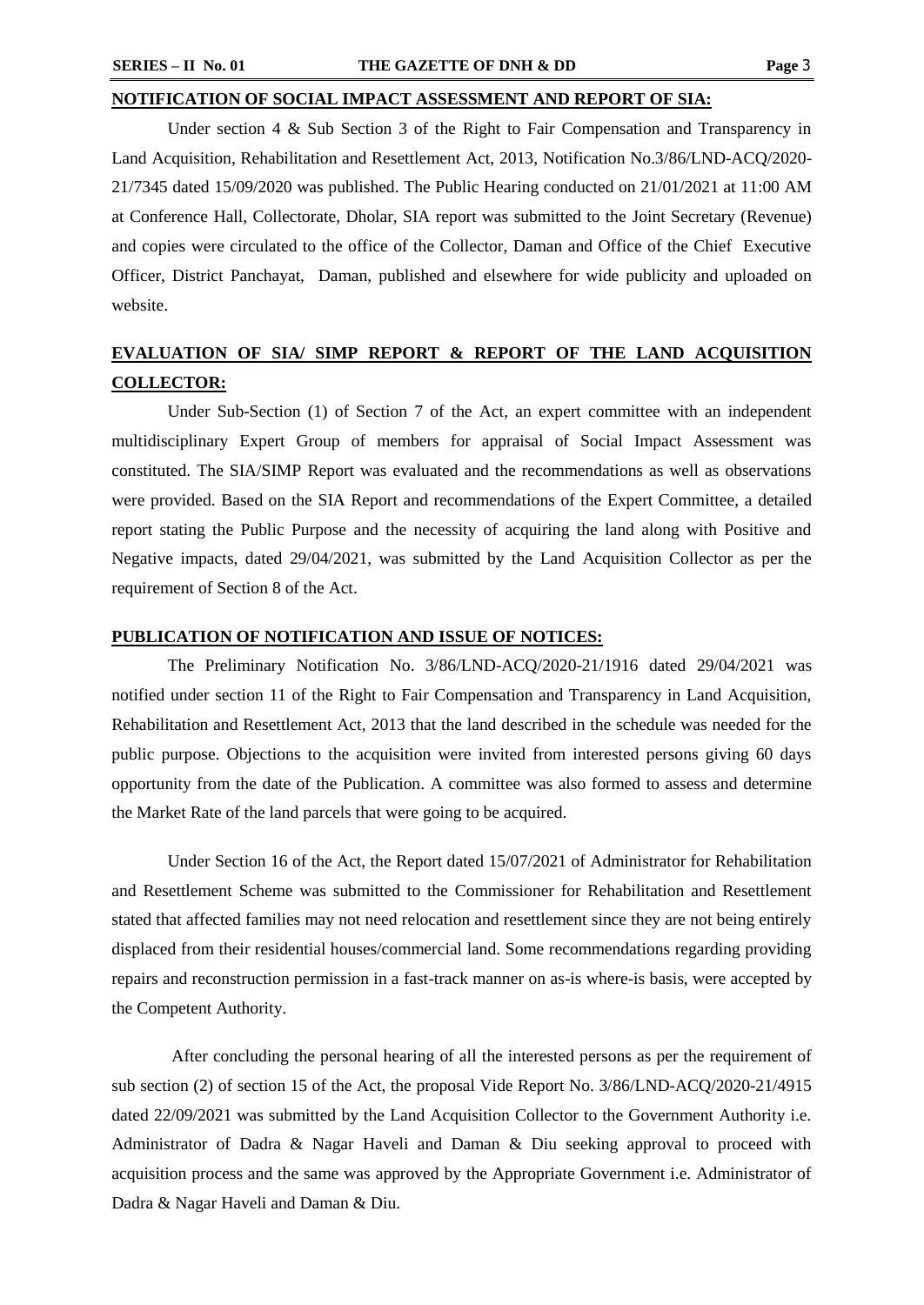Vide Declaration No. 3/86/LND-ACQ/2020-21/5437 dated 18/11/2021, it was declared under the provision under Section 19 of the Right to Fair Compensation and Transparency in Land Acquisition, Rehabilitation and Resettlement Act, 2013 that the said lands were required for the public purpose namely, Extension of Secretariat Building, Moti Daman.

In connection with acquisition of total land admeasuring **720.00** Sq. Mtrs. for Extension of Secretariat Building, Moti Daman, the Administration of Daman intended to take possession of the land, the particulars of which were given in the declaration u/s 19(1) of the Right to Fair compensation & Transparency in Land Acquisition Rehabilitation and Resettlement (RFCTLARR) Act, 2013.

To facilitate causation of the above requirements, public notice was served dated 19/11/2021 under section 21 of the RFCTLARR Act, 2013 that all persons having interest in the said land to appear personally or by agent or advocate before the Collector, Daman on **23/12/2021 at 11:00 AM** and to state in writing and signed by the party or his agent, the following:

- a) The nature of their respective interest in their land;
- b) The amount and particulars of their claims to compensation for such interests;
- c) Their objection if any to the measurements made and marked on the referred area.

All the interested persons who had raised claims and objections were accorded personal hearing on 23/12/2021 at 11.00 a.m.

Mostly objection/representations were received in terms of correction of names, adequate compensation, interest amount, solatium and damages, types of structures etc. These objections representations were considered. After taking necessary steps for re-verification of area, compensation or assets Trees, correction in Records, etc. this award is passed.

#### **METHODOLOGY USED FOR DETERMINATION OF COMPENSATION**

#### **JOINT MEASUREMENT**

The Land Acquisition Collector, Daman had requested for joint measurement of the land through the Surveyors. The joint measurement of land was carried out by surveyor along with officials of the Executive Engineer, P.W.D., Daman and the latest report was received on 05/09/2020.

#### **OWNERSHIP:**

Names of the persons whose land is under acquisition, standing in the record of rights were ascertained from the revenue records and the same are shown in Award statement and after considering the claims received pursuant the notice u/s. 21. No other person except shown in the Award statement has claimed ownership or claim of compensation with regard to their land under acquisition and compensation thereof.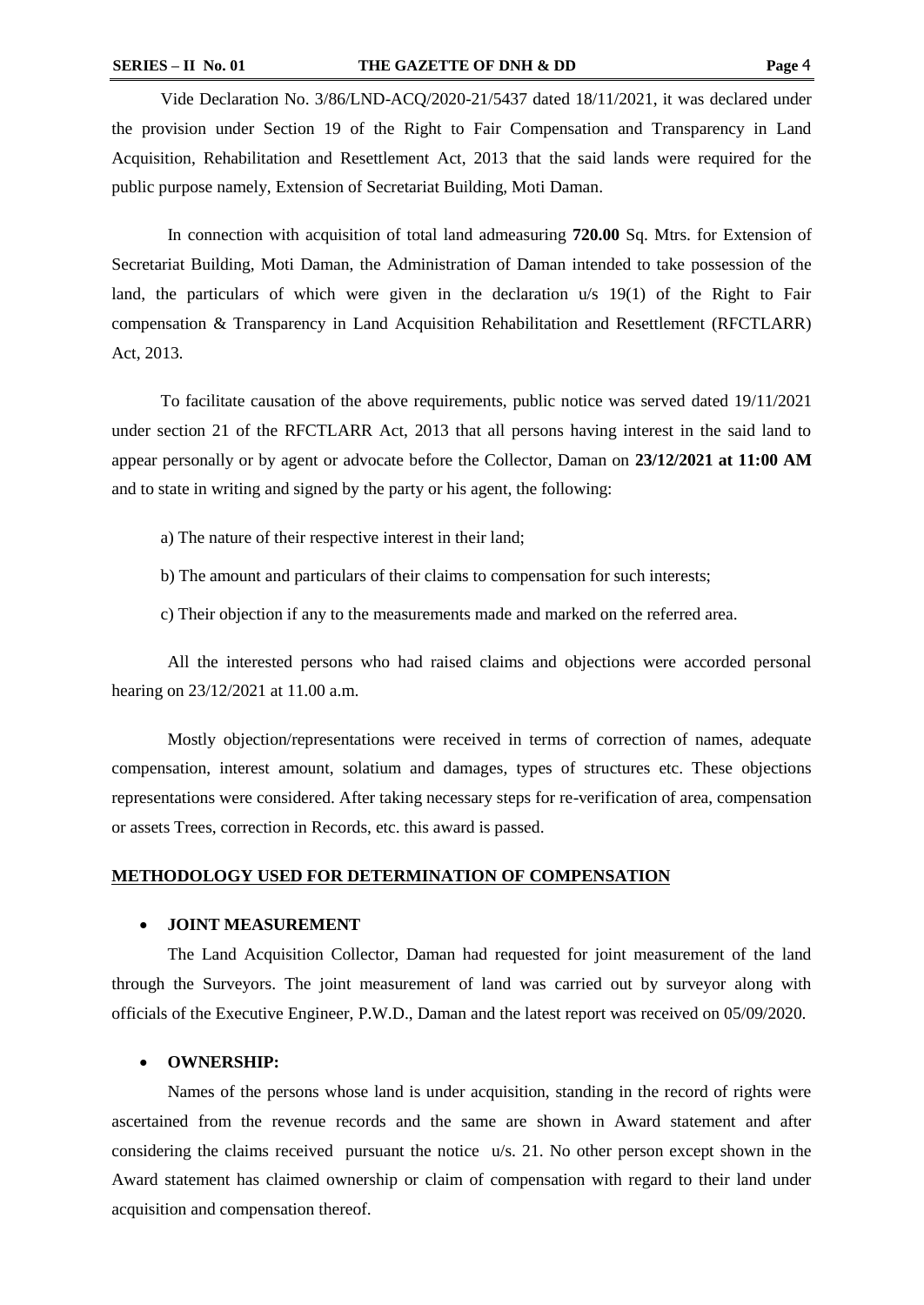#### **SITUATION AND DESCRIPTION OF THE LAND:**

The Land under acquisition is non-agriculture

Land situated at Moti Daman along with the Extension of Secretariat Building, Moti Daman as shown specifically in the MAP and Plan displayed u/s. 19.

#### **LOCATION OF THE LAND:**

The total acquired land admeasuring **720.00** Sq. Mtrs Situated at Moti Daman.

# **MUTATION OF OCCUPANCY IN RESPECT OF THE SAID LAND BEING ACQUIRED:**

The Mamlatdar, Daman and Enquiry Officer, City Survey, Daman shall ensure that the record of right and all the relevant documents relating to the ownership/ Occupancy of the said land are accordingly modified and show the transfer of the said land solely in the name of Government consequent to taking over possession of the said land and the payment of the compensation to the concerned interested parties.

#### **CORRECTION OF THE RECORD IN THE RECORD OF RIGHTS:**

The Mamlatdar, Daman is requested to carry out necessary mutation in the Record of Rights in the name of Government in respect of the land so acquired as per the enclosed Award statement.

#### **APPORTIONMENT:**

Payment will be made according to the latest entries in the Revenue Record and the as per enquiry conducted u/s 23 (c). In case of any dispute, which is not settled within reasonable time, the amount of compensation will be remitted to the Court under section 64 of the Right to Fair Compensation and Transparency in Land Acquisition, Rehabilitation and Resettlement Act, 2013 for determination.

#### **ENCUMBRANCES:**

The land under acquisition is free from all encumbrances and it has been mentioned in the Award statement.

#### **DETERMINATION OF COMPENSATION:**

As per the provision of Section 30[1] of the Right to Fair Compensation and Transparency in Land Acquisition, Rehabilitation and Resettlement Act, 2013, 100% of the market value is awarded as Solatium as has been determined in the Award statement.

#### **COMPENSATION OF LAND:**

After considering the parameters provided in Section 27, 28, 29 of the Act, the compensation of land is determined. The total amount of award workout to be **Rs. 1,28,56,318/- ( Rupees one crore twenty eight lakhs fifty six thousand three hundred eighteen only ).**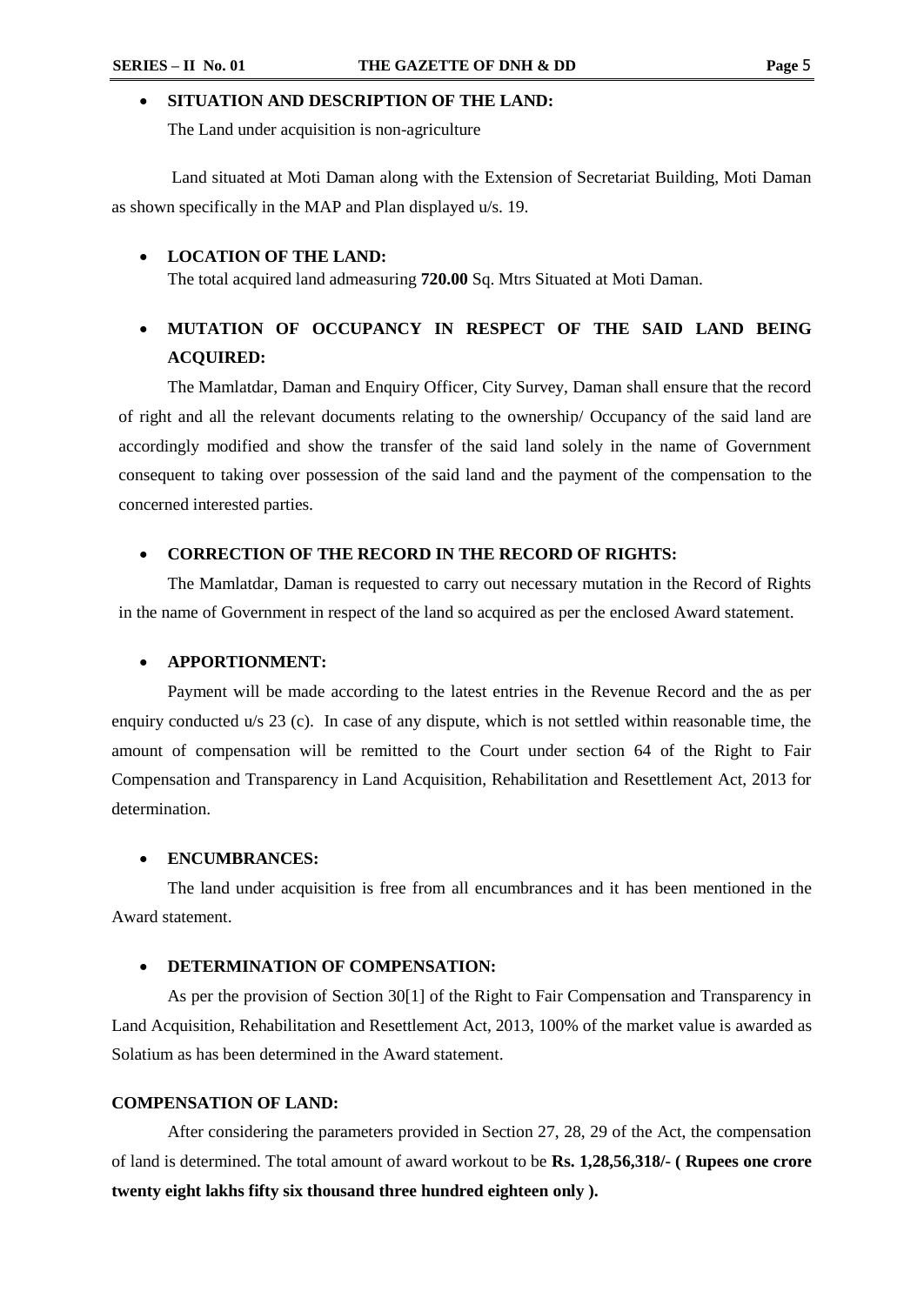### **SUMMARY OF THE AWARD.**

The award is summarized as under:-

| A | Total Area of the Land Acquired from interested persons | Rs. | 27,84,960.00   |
|---|---------------------------------------------------------|-----|----------------|
|   | of 720.00 Sq. Mts.                                      |     |                |
|   | Total Area of the Land Acquired from the Government of  |     | $-Nil-$        |
|   | 00.00 Sq. Mtrs                                          |     |                |
| B | 100% Solatium on market Value.                          | Rs. | 27,84,960.00   |
| C | Additional Amount @ 12% Interest for 1 year & 3 month   | Rs. | 4,17,744.00    |
|   |                                                         |     |                |
| D | Value of Structures & Trees including 100% Solatium.    | Rs. | 68,68,654.00   |
|   |                                                         |     |                |
| E | Total value of Award $(A+B+C+D)$                        | Rs. | 1,28,56,318.00 |
|   |                                                         |     |                |

The details of compensation of the land acquisition as per the **Annexure – I, II & III** are enclosed herewith**.**

#### **PAYMENT OF COMPENSATION TO INTERESTED PERSONS:**

The interested parties are hereby informed that the payment of compensation shall start from 11.00 AM on 29/12/2021 at Conference Hall, Collectorate, Dholar, Moti Daman. All the interested persons who are deemed lawfully entitled may receive compensation on submission of the below mentioned documents:

- a) Original land documents.
- b) Nil Encumbrance Certificate from Sub Registrar, Daman.
- c) Receipt of Payment of land revenue till date, if any,
- d) In case of N.A. land, the claimant has to be produced the N.A. order & Sanad.
- e) A copy of Bank Account Pass Book.
- f) PAN Card/Aadhaar Card for identification.
- g) The claimant will have to produce latest I  $& XIV$  abstract Nakal of the land.

#### **POSSESSION OF THE LAND:**

As per the requirement of Section 37(2) and 37(3), the Mamlatdar is directed to follow the procedure of display of summary of acquisition proceedings on the official website and to circulate it to all concerned authorities and paste it at conspicuous places.

The possession of land proposed for Extension of Secretariat Building, Moti Daman shall be taken after compliance of Section 38 by the by Mamlatdar, Daman immediately and shall be handed over to the requiring Department.

Place : DAMAN. Dated : 28/12/2021

 $Sd$ **Land Acquisition Collector, Daman.**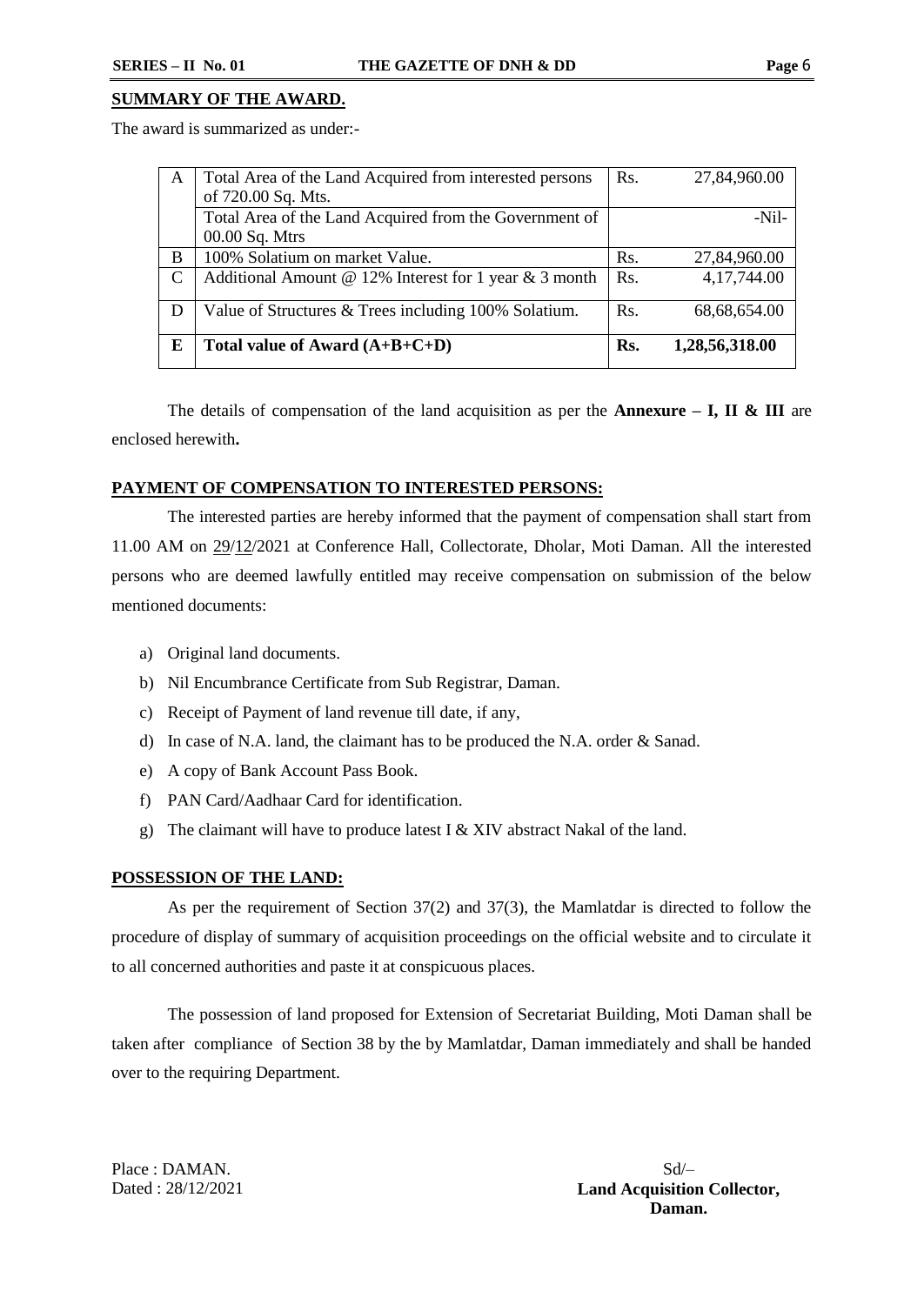## **FORM- VI**

## [See rule 11]

## **Land Acquisition Award**

## **Land Acquisition Case No.3/86/LND-ACQ/2020-21/5976**

| 1.               | Name of the Project -                | Acquisition of land for Extension of Secretariat Building, |
|------------------|--------------------------------------|------------------------------------------------------------|
|                  |                                      | Moti Daman                                                 |
| 2.               | Number and date of Declaration       | No.3/86/LND-ACQ/2020-21/5437                               |
|                  | under which the land is to be        | Dated:18/11/2021                                           |
|                  | acquired                             |                                                            |
| 3.               | Situation and extend of the land in  | Moti Daman, Municipal Area & Fort area, Moti Daman         |
|                  | hectare, the number of field and     |                                                            |
|                  | plots on the survey map, the         |                                                            |
|                  | village on which situated with the   |                                                            |
|                  | number of mile plan if any.          |                                                            |
| $\overline{4}$ . | Description of the land<br>i.e.      | Non-Agriculture Land                                       |
|                  | whether follow, cultivated? Etc. if  |                                                            |
|                  | cultivated,<br>how<br>cultivated?    |                                                            |
|                  | Sources of irrigation                |                                                            |
| 5.               | Number of persons interested in      | 01                                                         |
|                  | the land                             |                                                            |
| 6.               | Amount allowed for the land itself,  | Rs.59,87,664.00                                            |
|                  | without trees, building etc. if any  |                                                            |
| 7.               | <b>Basis of calculation</b>          | As per Sec.19 of the Land Acquisition & Rehabilitation     |
|                  |                                      | Act, 2013                                                  |
| 8.               | Amount allowed for trees, houses     | Rs.68,68,654.00                                            |
|                  | or any other immovable property      |                                                            |
| 9.               | Amount allowed for crop              | $-Nil-$                                                    |
| 10.              | Solatium U/s $30(1)$                 | 100%                                                       |
| 11.              | <b>Total of Amounts</b>              | Rs.1,28,56,318.00                                          |
| 12.              | Apportionment of the amount of       | Provided in Annexure I,II &III                             |
|                  | compensation                         |                                                            |
| 13.              | Total Area (in hectares)             | 0.072                                                      |
| 14.              | Possession will be taken $U/s$ 38(1) | Immediately after the date of Declaration of Award         |
|                  | and 40 (1) of Act 30 of 2013         |                                                            |

**Place : DAMAN. Dated : 28/12/2021**

 $Sd/-$ **Land Acquisition Collector,** Daman.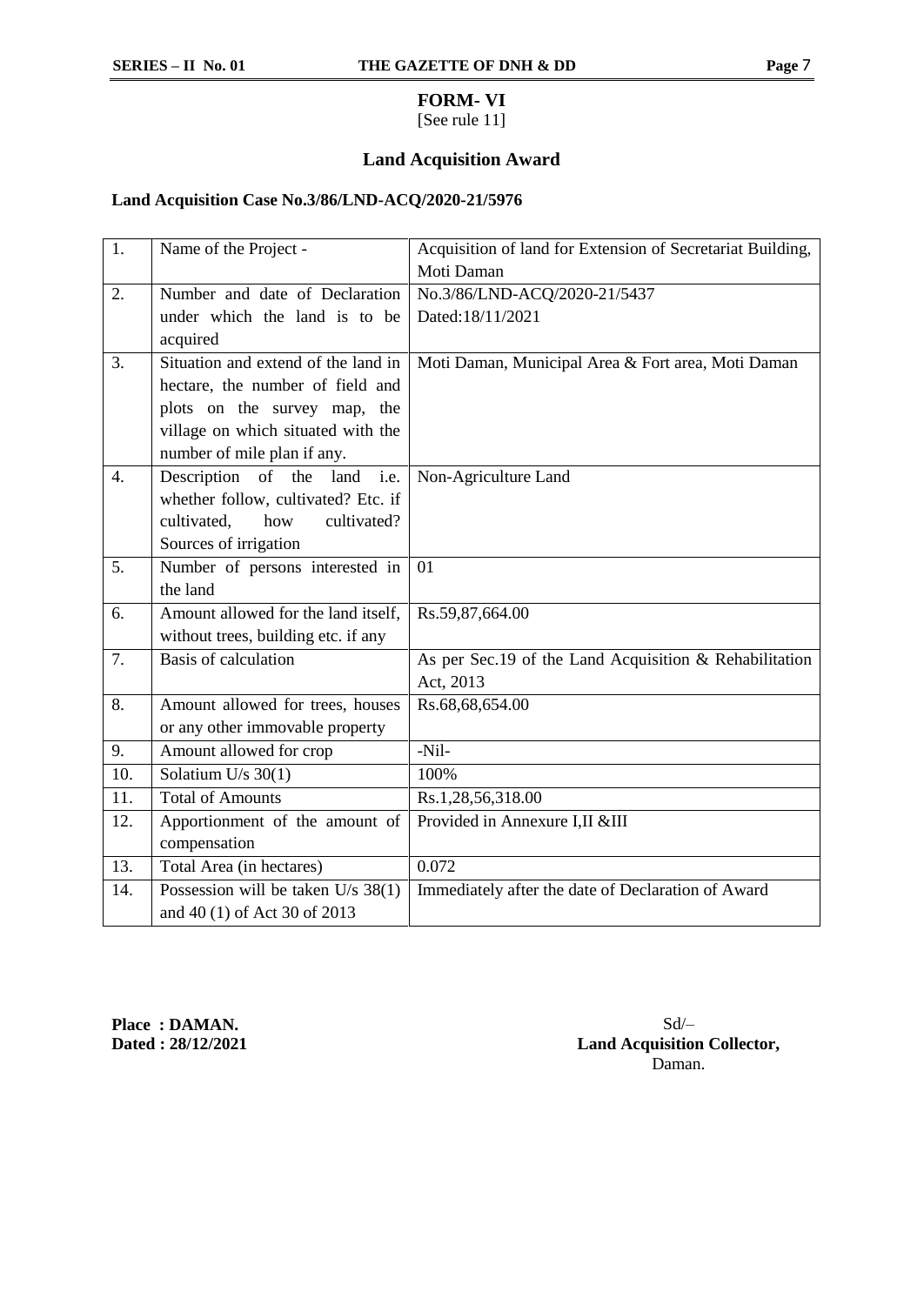|                     | <b>ANNEXURE-I</b>                                                                                                                         |             |                       |      |                   |                 |                       |               |                     |  |  |
|---------------------|-------------------------------------------------------------------------------------------------------------------------------------------|-------------|-----------------------|------|-------------------|-----------------|-----------------------|---------------|---------------------|--|--|
|                     | Details Compensation of Acquisition of Land for Extention of Secretariat Building, Moti Daman                                             |             |                       |      |                   |                 |                       |               |                     |  |  |
| Sr.                 | <b>PTS</b><br><b>Multiplication</b><br>Solatium<br><b>Additional</b><br><b>Class</b><br><b>Market Value</b><br>Name of persons<br>Area of |             |                       |      |                   |                 |                       |               |                     |  |  |
| No.                 | No.                                                                                                                                       | land        | believed to be having | of   | @100 Sq.Mtrs. for | <b>Factor 1</b> | $100\%$ on            | Amount        | <b>Compensation</b> |  |  |
|                     |                                                                                                                                           | acquisition | interest              | land | Moti Daman N.A.   |                 | <b>Multiplication</b> | @12% of 1     | on land             |  |  |
|                     |                                                                                                                                           | in          |                       |      | Land Rs.386800/-  |                 | <b>Value of land</b>  | Year 3        | $(7+8+9=10)$        |  |  |
|                     |                                                                                                                                           |             |                       |      |                   |                 |                       | <b>Months</b> |                     |  |  |
|                     | 2                                                                                                                                         |             |                       | 5    | 6                 | 7               | 8                     | 9             | <b>10</b>           |  |  |
|                     | 68                                                                                                                                        | 720.00      | (1) Niru Daia         | N.A. | 2784960.00        | 2784960.00      | 2784960.00            | 417744.00     | 5987664.00          |  |  |
|                     | Plot                                                                                                                                      |             | (2) Darpan Naresh     |      |                   |                 |                       |               |                     |  |  |
|                     | No.21                                                                                                                                     |             |                       |      |                   |                 |                       |               |                     |  |  |
| Total<br>5987664.00 |                                                                                                                                           |             |                       |      |                   |                 |                       |               |                     |  |  |

 $Sd$ /–

**भमूम अजजन समाहताज, दमण Land Acquisition Collector, Daman**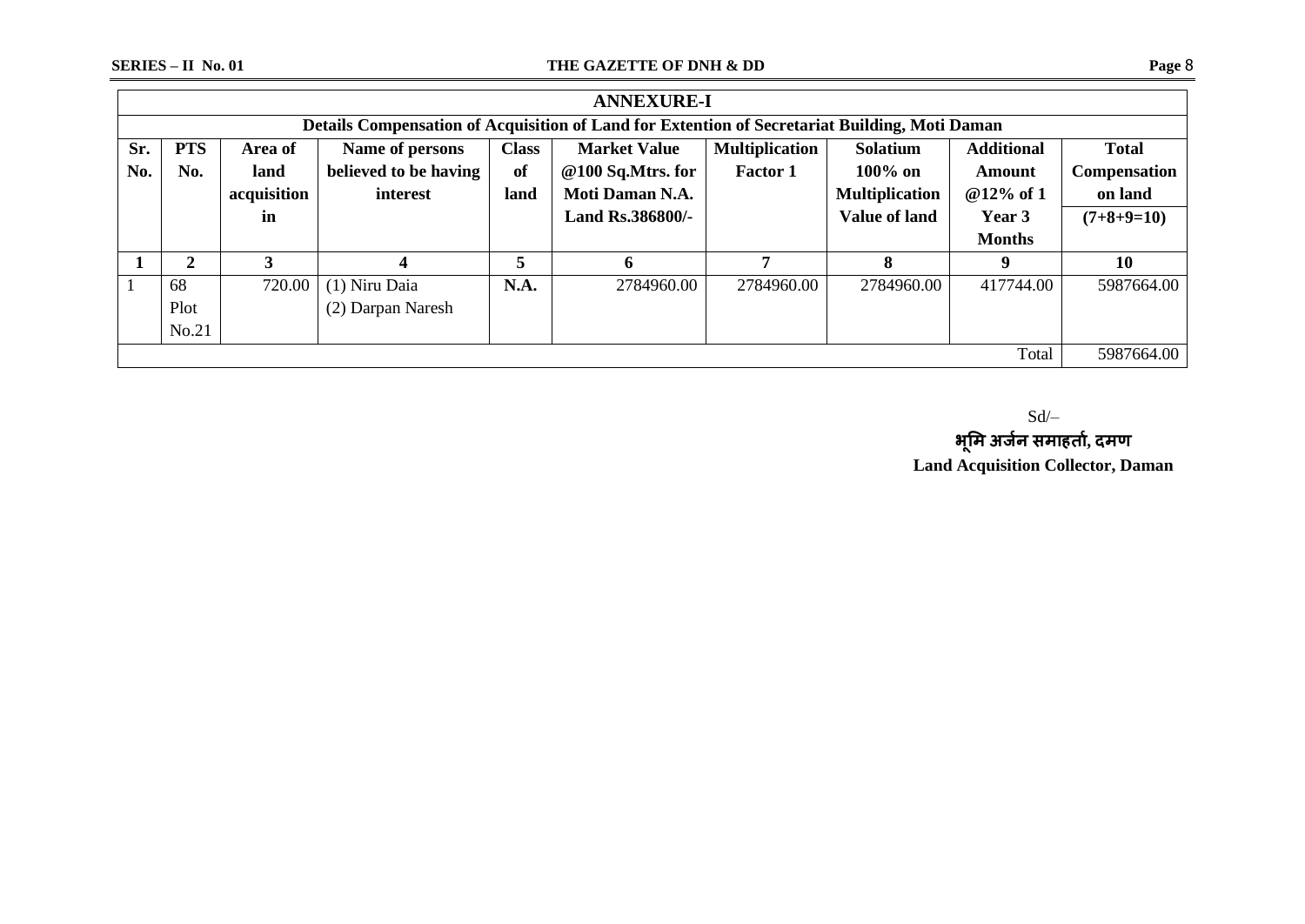|                                                                                              | <b>ANNEXURE-II</b>                                  |                       |         |              |          |              |                  |              |                |              |            |              |
|----------------------------------------------------------------------------------------------|-----------------------------------------------------|-----------------------|---------|--------------|----------|--------------|------------------|--------------|----------------|--------------|------------|--------------|
| Details compensation of Trees & Structures for Extention of Secretariat Building, Moti Daman |                                                     |                       |         |              |          |              |                  |              |                |              |            |              |
| Sr.                                                                                          | <b>PTS</b>                                          | Name of persons       | Type of | No.          | Rate     | <b>Total</b> | <b>Type of</b>   | <b>Total</b> | <b>Compens</b> | <b>Total</b> | Solatium   | <b>Total</b> |
| No.                                                                                          | No.                                                 | believed to be having | trees   | of           |          |              | <b>Structure</b> | Compensa     | ation of       | Compensa     | 100%       | Compensat    |
|                                                                                              |                                                     | interest              |         | <b>Trees</b> |          |              |                  | tion of      | <b>Trees</b>   | tion         |            | ion          |
|                                                                                              |                                                     |                       |         |              |          |              |                  | structure    |                |              |            |              |
|                                                                                              | $\mathbf{2}$                                        | 3                     | 4       | 5            | 6        | 7            | 8                | 9            | 10             | 11           | 12         | 13           |
|                                                                                              | 68                                                  | (1) Niru Daia         |         |              |          |              | Old House,       |              |                |              |            |              |
|                                                                                              | Plot                                                | (2) Darpan Naresh     |         |              |          |              | Septeic Tank,    |              |                |              |            |              |
|                                                                                              | No.21                                               |                       |         | 2.00         | 15000.00 | 30000.00     | Old House,       |              |                |              |            |              |
|                                                                                              |                                                     |                       | Mango   |              |          |              | GF Room,         |              |                |              |            |              |
|                                                                                              |                                                     |                       |         |              |          |              | New House,       |              |                |              |            |              |
|                                                                                              |                                                     |                       |         |              |          |              | Office           | 3310327.00   | 124000.00      | 3434327.00   | 3434327.00 | 6868654.00   |
|                                                                                              |                                                     |                       | Coconut | 3.00         | 30000    | 90000.00     | Building,        |              |                |              |            |              |
|                                                                                              |                                                     |                       | Jambu   | 2.00         | 1000     | 2000.00      | Toilet Block,    |              |                |              |            |              |
|                                                                                              |                                                     |                       | Ramfal  | 1.00         | 1000     | 1000.00      | Toilet Block,    |              |                |              |            |              |
|                                                                                              |                                                     |                       | Jungli  | 2.00         | 500      | 1000.00      | Septic Tank,     |              |                |              |            |              |
|                                                                                              |                                                     |                       |         |              |          |              | Bore well        |              |                |              |            |              |
|                                                                                              | 3310327.00<br>3434327.00<br>3434327.00<br>124000.00 |                       |         |              |          |              |                  |              |                |              |            | 6868654.00   |

Sd/–

**भमूम अजजन समाहताज, दमण Land Acquisition Collector, Daman**